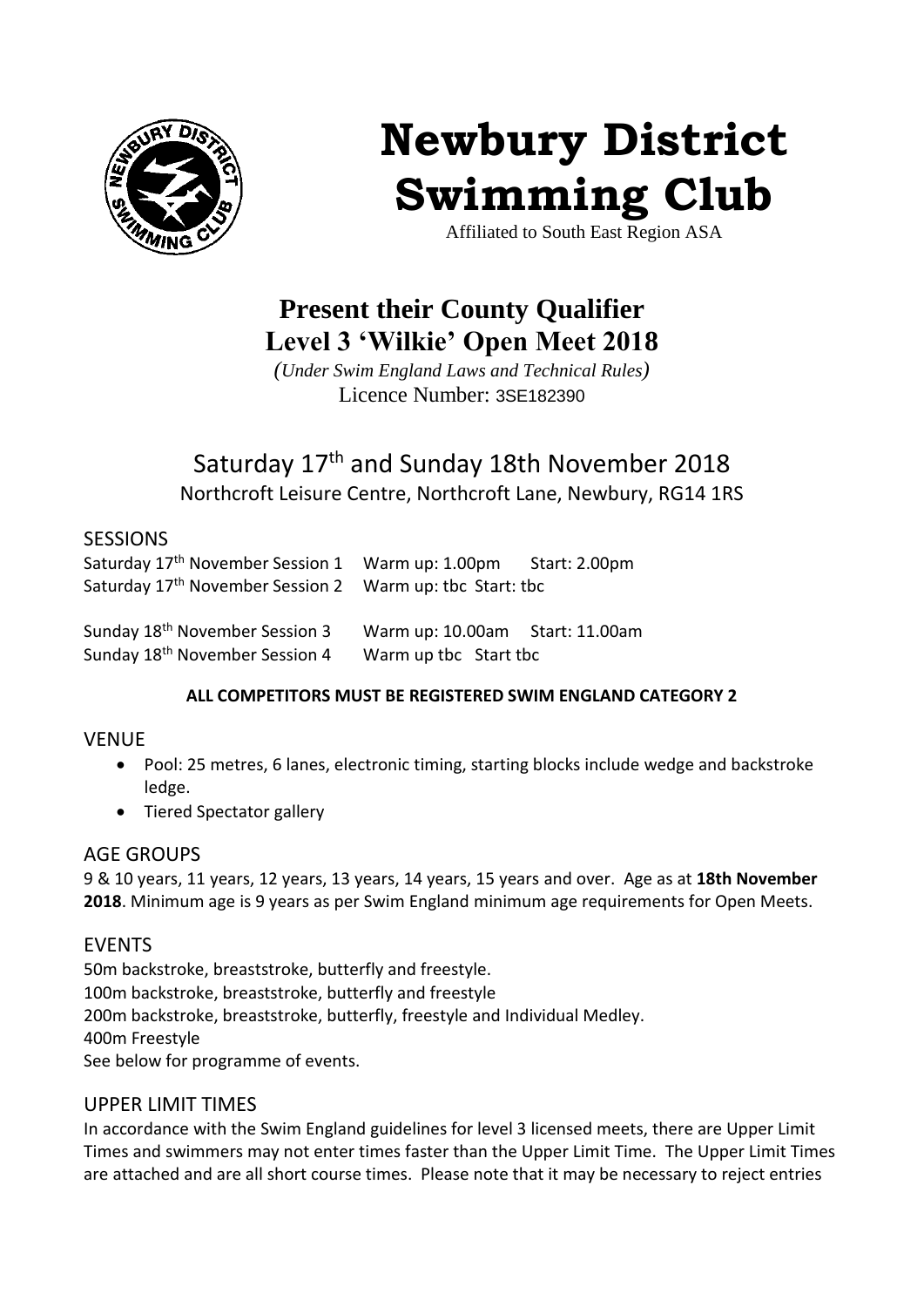from swimmers to keep the meet running within the time limits imposed by Swim England. We have designed our programme of events to ensure we can accept as many swimmers as possible. If it is necessary to restrict the number of entries we will reject single event entries then the slowest swimmers taking into account age group and session balance. Entries from the Newbury Club may be allowed outside these criteria.

#### REGISTRATION

Registration will not be required but Coaches must complete a **withdrawal form** for non-competing swimmers and pass to poolside desk.

Heats will be seeded in entry time order ie. heat 1 for the slowest accepted entries. The final heat will be in spearhead formation. Some entries may be reserved for Newbury swimmers.

#### FINALS

All events will be heat declared winner (HDW).

#### AWARDS

The first three swimmers in every event in each age group will receive medals. There will be awards made to the top male and female swimmer and a trophy will be awarded to the highest scoring visiting club based upon points accumulated in the first six places in each event. Swimmers exceeding the Upper Limit time will receive speeding tickets and will be excluded from

the medal positions. Speeding ticket swims will not contribute towards a swimmer's or club's point score.

#### PRESENTATIONS

Presentations will be made at the end of the meet for the Top Girl, Top Boy and the Top Club. Medals should be collected during the meet from the medals table in the learner pool area.

# WARM UP

The warm up will end 5 minutes before the start of each session.

#### REPORTING FOR EVENTS

Competitors in the first event of each session must report to the Stewards 10 minutes before the scheduled start time. Competitors in other events must report to the Stewards one clear event before the event in which they are swimming.

#### **SPECTATORS**

Spectators will be expected to have a wrist band for the current session. The viewing gallery may be cleared between sessions. Swimmers who leave the pool side and changing area must be dry, suitably dressed and shod.

#### FIRST AID

Assistance is available from Reception. Lifeguards who are trained first aiders will be on hand throughout the meet.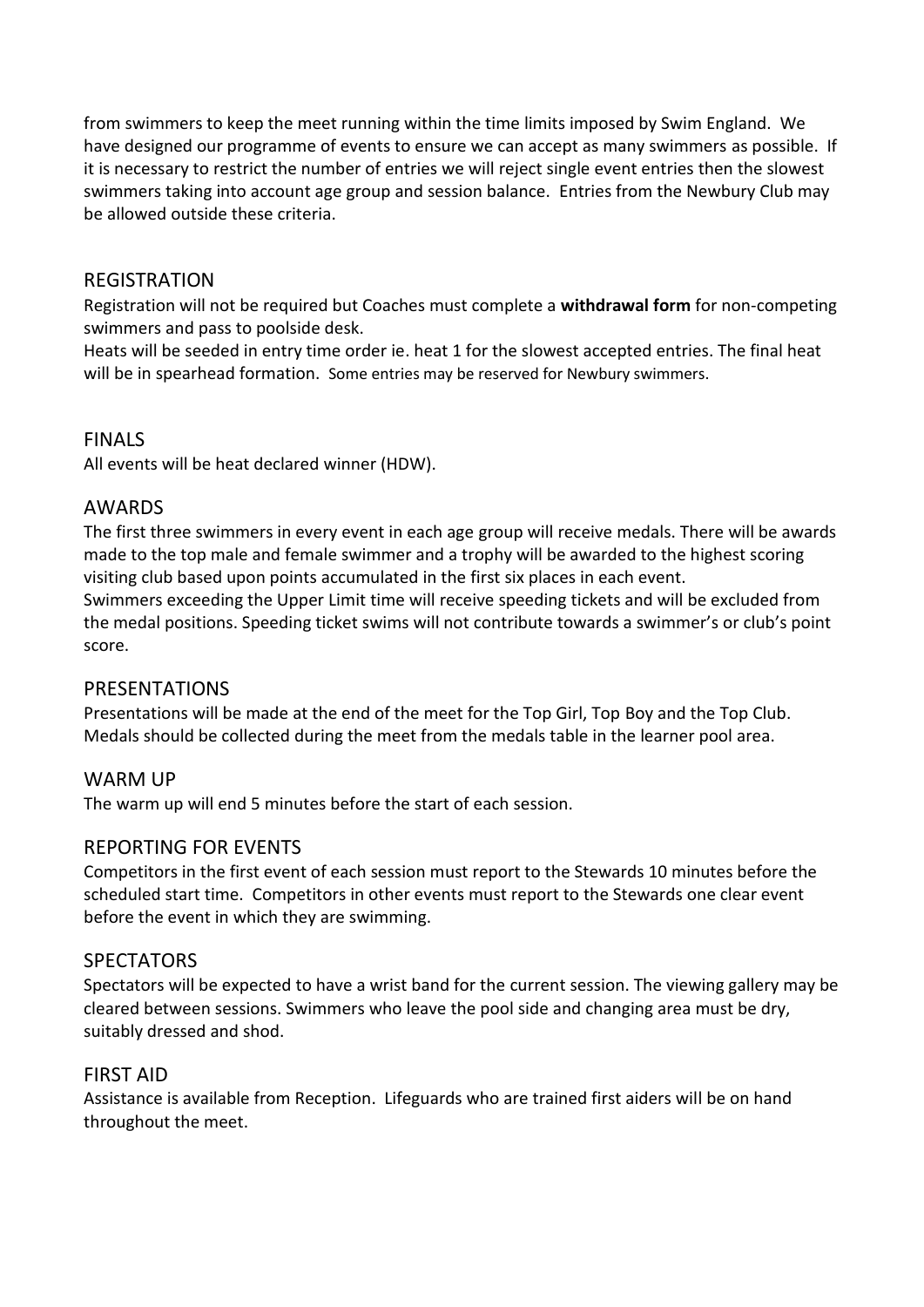#### REFRESHMENTS

Meals, light refreshments and drinks, including vending machines, will be available in the Leisure Centre throughout the meet.

# DATA PROTECTION

Newbury District Swimming Club uses a computer to manage entries and results. By submitting entries and accepting entry to the meet, consent is thereby given, as required under GDPR, to the holding of personal information on a computer. Personal data handled such as name, Club, recorded and entered times may be made public during and after the meet.

#### **PHOTOGRAPHY**

It is no longer necessary for persons wishing to engage in video, zoom or close range photography, including use of a mobile telephone with camera facility, to register their details. Any photography or filming must always take account of the Swim England guidelines.

#### ENTRIES

Entries can be made with Hy-Tek entries file **or** the official entry form attached; one swimmer per sheet in order to avoid errors. Submitted times should be current short course or converted long course times. An events file download will be available on request or via the website ndsc.co.uk. Completed entry forms for each swimmer or Hy-Tek file must be returned, together with your clubs consolidated entry details form.

Meet Manager Mrs Janet Hopkins, 7 Downs Close, Eastbury, Hungerford RG17 7JW Tel: 01488 73325 Email: [janchopkins@gmail.com](mailto:janchopkins@gmail.com)

#### **Closing Date – 28th October 2018**

Notification of accepted entries will be sent by email. Please check your entry as soon as it is returned and inform the entries coordinator immediately of any problems. Errors are easier to correct in advance than on the day of the meet.The entry fee is £6.00 per event. Payment may be made by cheque or BACS transfer. Account details available on request.

#### COACHES PASSES

Coaches' passes are available at £15.00 each and will be made available on the day. This will entitle the holder to a 'coach pack' which will include a pass for poolside access, lunch and refreshments between sessions. A full set of results will be available on the NDSC web site ndsc.co.uk soon after the meet ending or can be requested from the Meet Manager.

#### OTHER CONDITIONS

Any dispute related to a matter not covered in these conditions shall be determined by the Promoter. The Promoter reserves the right to amend the order of events and session/warm up times to ensure the smooth running of the Meet.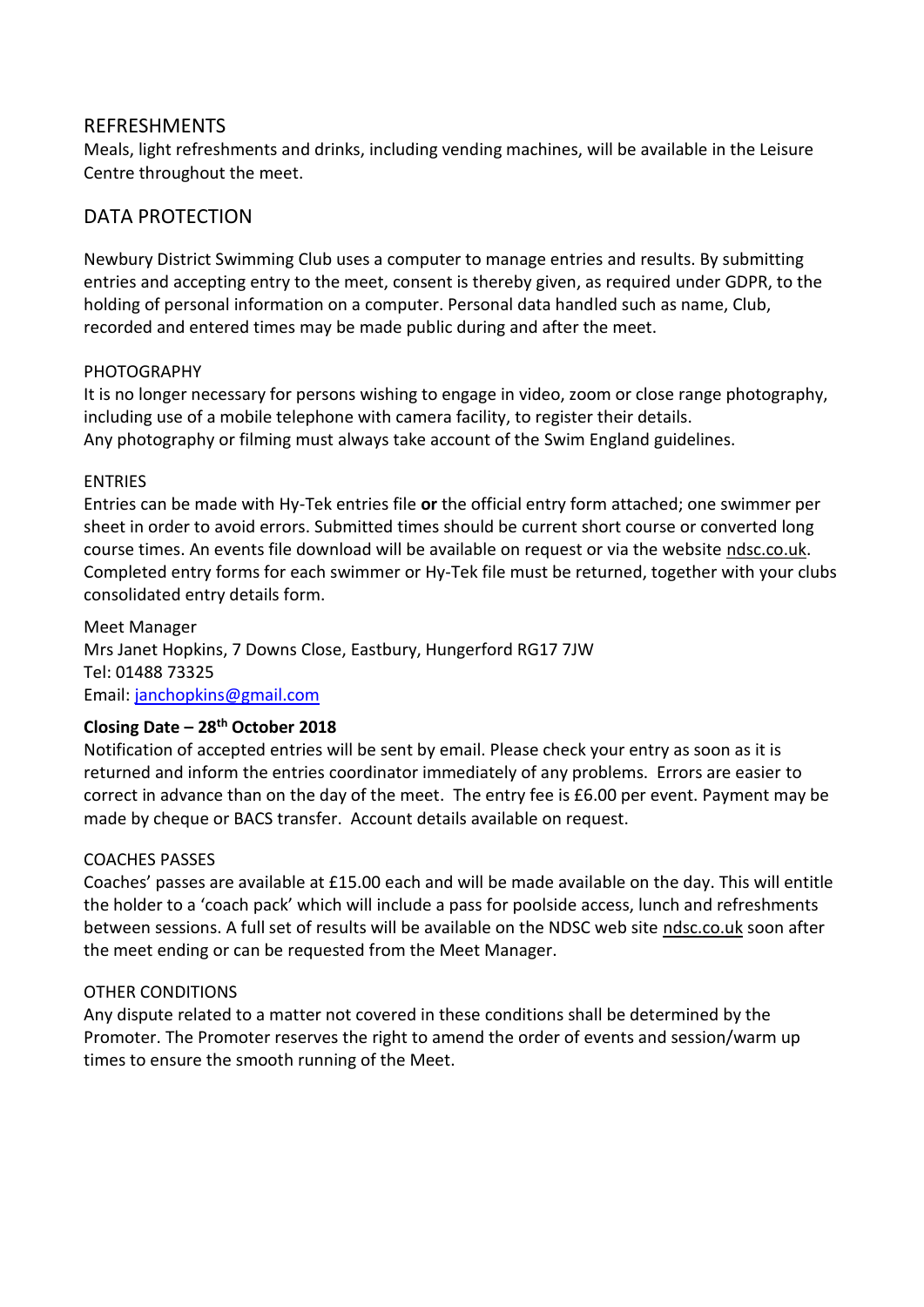# **Newbury District Swimming Club COUNTY QUALIFIER OPEN MEET 17th/18th November 2018**

| <b>Boys</b> |             |                   |                |         |           |           |            |         |
|-------------|-------------|-------------------|----------------|---------|-----------|-----------|------------|---------|
| Event       |             |                   | 9/10           | 11      | 12        | <u>13</u> | <u>14</u>  | $15+$   |
|             | 200m IM     | Upper time        | 2.50.70        | 2.46.80 | 2.35.20   | 2.28.70   | 2.20.60    | 2.13.50 |
|             | 50m Back    | Upper time        | 36.90          | 35.80   | 33.20     | 31.00     | 30.20      | 28.50   |
|             | 100m Back   | Upper time        | 1.18.20        | 1.16.00 | 1.10.20   | 1.07.00   | 1.03.60    | 1.00.30 |
|             | 200m Back   | Upper time        | 2.47.00        | 2.41.90 | 2.30.40   | 2.23.80   | 2.18.90    | 2.12.30 |
|             | 50m Breast  | Upper time        | 42.00          | 40.70   | 37.50     | 35.00     | 33.30      | 32.00   |
|             | 100m Breast | <b>Upper time</b> | 1.31.40        | 1.28.30 | 1.21.00   | 1.14.90   | 1.12.60    | 1.08.80 |
|             | 200m Breast | Upper time        | 3.14.40        | 3.09.50 | 2.55.20   | 2.44.40   | 2.38.90    | 2.33.10 |
|             | 50m Fly     | Upper time        | 35.50          | 33.80   | 31.80     | 29.50     | 28.20      | 26.60   |
|             | 100m Fly    | Upper time        | 1.21.30        | 1.17.30 | 1.12.10   | 1.06.90   | 1.02.70    | 58.70   |
|             | 50m Free    | Upper time        | 31.20          | 30.50   | 28.50     | 27.00     | 25.60      | 24.30   |
|             | 100m Free   | Upper time        | 1.09.30        | 1.06.90 | 1.01.50   | 58.60     | 55.70      | 52.90   |
|             | 200m Free   | Upper time        | 2.28.20        | 2.25.20 | 2.15.10   | 2.08.90   | 2.02.90    | 1.58.10 |
|             | 400m Free   | Upper time        | 5.12.50        | 5.04.70 | 4.44.70   | 4.34.90   | 4.22.90    | 4.11.70 |
|             |             |                   |                |         |           |           |            |         |
| Girls       |             |                   |                |         |           |           |            |         |
| Event       |             |                   | $\frac{9}{10}$ | 11      | <u>12</u> | <u>13</u> | <u> 14</u> | $15+$   |
|             | 200m IM     | Upper time        | 2.49.80        | 2.46.70 | 2.38.50   | 2.32.30   | 2.29.90    | 2.27.00 |
|             | 50m Back    | Upper time        | 36.30          | 35.50   | 33.80     | 33.20     | 31.90      | 32.60   |
|             | 100m Back   | Upper time        | 1.17.60        | 1.16.00 | 1.11.80   | 1.10.00   | 1.07.30    | 1.06.60 |
|             | 200m Back   | Upper time        | 2.45.80        | 2.42.10 | 2.34.20   | 2.29.90   | 2.26.10    | 2.26.00 |
|             | 50m Breast  | Upper time        | 41.40          | 39.90   | 38.00     | 36.40     | 36.30      | 35.80   |
|             | 100m Breast | Upper time        | 1.30.10        | 1.27.60 | 1.23.00   | 1.19.50   | 1.18.00    | 1.16.80 |
|             | 200 Breast  | Upper time        | 3.12.00        | 3.07.60 | 2.59.20   | 2.51.80   | 2.50.10    | 2.50.00 |
|             | 50m Fly     | Upper time        | 34.90          | 33.80   | 32.20     | 31.00     | 30.40      | 29.80   |
|             | 100m Fly    | Upper time        | 1.20.80        | 1.18.10 | 1.12.50   | 1.09.30   | 1.07.50    | 1.06.00 |
|             | 200m Fly    | Upper time        | 3.06.50        | 2.56.60 | 2.43.30   | 2.36.60   | 2.34.00    | 2.33.20 |
|             | 50m Free    | Upper time        | 31.40          | 30.70   | 29.40     | 28.70     | 28.40      | 27.70   |
|             | 100m Free   | Upper time        | 1.09.00        | 1.07.50 | 1.04.10   | 1.02.00   | 1.00.10    | 59.20   |
|             | 200m Free   | Upper time        | 2.29.60        | 2.26.60 | 2.18.50   | 2.13.40   | 2.10.40    | 2.10.30 |
|             | 400m Free   | <b>Upper time</b> | 5.16.00        | 5.06.60 | 4.52.70   | 4.41.20   | 4.37.30    | 4.34.40 |

# **UPPER LIMIT TIMES**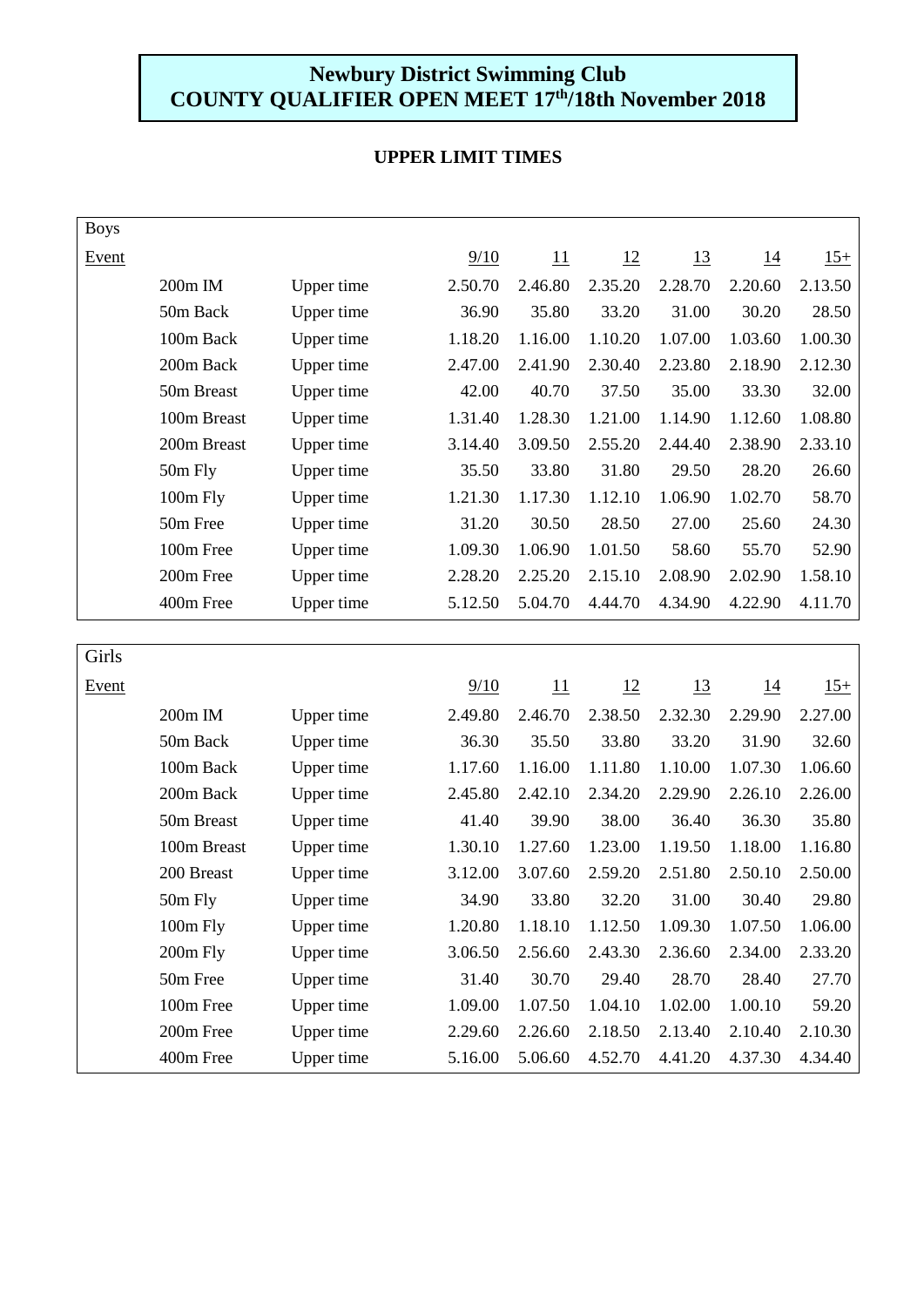# **Newbury District Swimming Club COUNTY QUALIFIER OPEN MEET 17th/18th November 2018**

# **PROGRAMME OF EVENTS**

| Saturday 17th November                      |                                |                                                      |             |  |
|---------------------------------------------|--------------------------------|------------------------------------------------------|-------------|--|
| Centre will be open at 12:30pm for swimmers |                                |                                                      |             |  |
| <b>Session</b>                              | <b>Event</b><br>N <sub>0</sub> | <b>Event</b>                                         | <b>Type</b> |  |
|                                             |                                | Warm Up starts at 1.00pm. Session Starts at 2.00pm   |             |  |
| $\mathbf{1}$                                | $\mathbf{1}$                   | Girls 200m Freestyle                                 | Heats       |  |
|                                             | $\overline{2}$                 | Boys 200m Backstroke                                 | Heats       |  |
|                                             | 3                              | Girls 100m Fly                                       | Heats       |  |
|                                             | $\overline{4}$                 | Boys 100m Free                                       | Heats       |  |
|                                             | 5                              | Girls 50m Back                                       | Heats       |  |
|                                             | 6                              | <b>Boys 50m Breast</b>                               | Heats       |  |
|                                             |                                | Warm up tbc. Session tbc                             |             |  |
| $\overline{2}$                              | 7                              | Boys 200m Free                                       | Heats       |  |
|                                             | 8                              | Girls 200m Back                                      | Heats       |  |
|                                             | 9                              | Boys 100m Fly                                        | Heats       |  |
|                                             | 10                             | Girls 100m Free                                      | Heats       |  |
|                                             | 11                             | Boys 50m Back                                        | Heats       |  |
|                                             | 12                             | Girls 50m Breast                                     | Heats       |  |
|                                             |                                | <b>Sunday 18th November</b>                          |             |  |
|                                             |                                | Warm up starts at 10.00am. Session Starts at 11.00am |             |  |
|                                             |                                | Centre will be open at 9.30am for swimmers           |             |  |
| 3                                           | 13                             | Boys 200m IM                                         | Heats       |  |
|                                             | 14                             | Girls 400 Free                                       | Heats       |  |
|                                             | 15                             | Boys 50m Fly                                         | Heats       |  |
|                                             | 16                             | Girls 100m Back                                      | Heats       |  |
|                                             | 17                             | Boys 200m Fly                                        | Heats       |  |
|                                             | 18                             | Girls 100m Breast                                    | Heats       |  |
|                                             | 19                             | Boys 200m Breast                                     | Heats       |  |
|                                             | 20                             | Girls 50m Free                                       | Heats       |  |
| Warm up tbc Session start tbc               |                                |                                                      |             |  |
| $\overline{\mathbf{4}}$                     | 21                             | Girls 200m IM                                        | Heats       |  |
|                                             | 22                             | Boys 400m Free                                       | Heats       |  |
|                                             | 23                             | Girls 50m Fly                                        | Heats       |  |
|                                             | 24                             | Boys 100m Back                                       | Heats       |  |
|                                             | 25                             | Girls 200m Fly                                       | Heats       |  |
|                                             | 26                             | Boys 100m Breast                                     | Heats       |  |
|                                             | 27                             | Girls 200m Breast                                    | Heats       |  |
|                                             | 28                             | Boys 50m Free                                        | Heats       |  |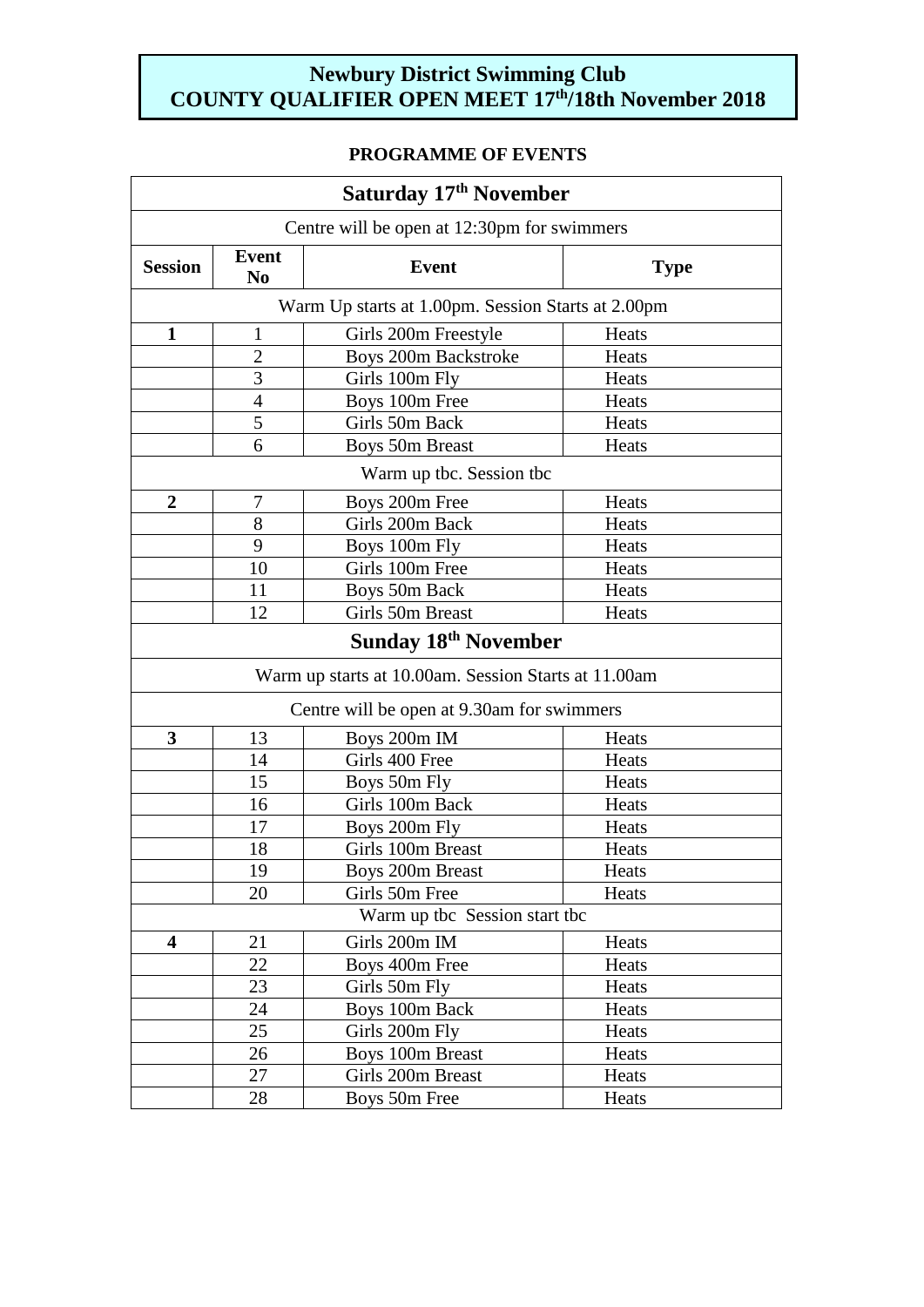# **Newbury District Swimming Club COUNTY QUALIFIER OPEN MEET 17th/18th November 2018**

#### **SWIMMER ENTRY FORM – EXTERNAL ENTRIES ONLY**

#### **Competitor Details (please write clearly in block capitals)**

CLUBS PLEASE USE ELECTRONIC ENTRY IF POSSIBLE

#### **ALL COMPETITORS MUST BE REGISTERED ASA CATEGORY 2**

| <b>FIRST NAME</b>       |        | <b>LAST NAME</b> |            |   |  |
|-------------------------|--------|------------------|------------|---|--|
| DATE OF<br><b>BIRTH</b> | ASA No |                  | <b>SEX</b> | M |  |
| <b>CLUB</b>             |        |                  |            |   |  |

ONE FORM PER SWIMMER ENTER AN EVENT BY FILLING IN THE ENTRY TIME COLUMN The entry fee is £6.00 per event.

| <b>Session</b> | <b>Event No</b> | Event                | <b>SC Entry Time</b> |
|----------------|-----------------|----------------------|----------------------|
| 1              | 1               | Girls 200m Freestyle |                      |
|                | $\overline{2}$  | Boys 200m Backstroke |                      |
|                | 3               | Girls 100m Fly       |                      |
|                | 4               | Boys 100m Free       |                      |
|                | 5               | Girls 50m Back       |                      |
|                | 6               | Boys 50m Breast      |                      |
| <b>Session</b> | <b>Event No</b> | Event                | <b>SC Entry Time</b> |
| $\mathbf{2}$   | 7               | Boys 200m Free       |                      |
|                | 8               | Girls 200m Back      |                      |
|                | 9               | Boys 100m Fly        |                      |
|                | 10              | Girls 100m Free      |                      |
|                | 11              | Boys 50m Back        |                      |
|                | 12              | Girls 50m Breast     |                      |
| <b>Session</b> | <b>Event No</b> | Event                | <b>SC Entry Time</b> |
| 3              | 13              | Boys 200m IM         |                      |
|                | 14              | Girls 400 Free       |                      |
|                | 15              | Boys 50m Fly         |                      |
|                | 16              | Girls 100m Back      |                      |
|                | 17              | Boys 200m Fly        |                      |
|                | 18              | Girls 100m Breast    |                      |
|                | 19              | Boys 200m Breast     |                      |
|                | 20              | Girls 50m Free       |                      |
| <b>Session</b> | <b>Event No</b> | Event                | <b>SC Entry Time</b> |
| 4              | 21              | Girls 200m IM        |                      |
|                | 22              | Boys 400m Free       |                      |
|                | 23              | Girls 50m Fly        |                      |
|                | 24              | Boys 100m Back       |                      |
|                | 25              | Girls 200m Fly       |                      |
|                | 26              | Boys 100m Breast     |                      |
|                | 27              | Girls 200m Breast    |                      |
|                | 28              | Boys 50m Free        |                      |

All entries must be returned to the Promoter by October 28th